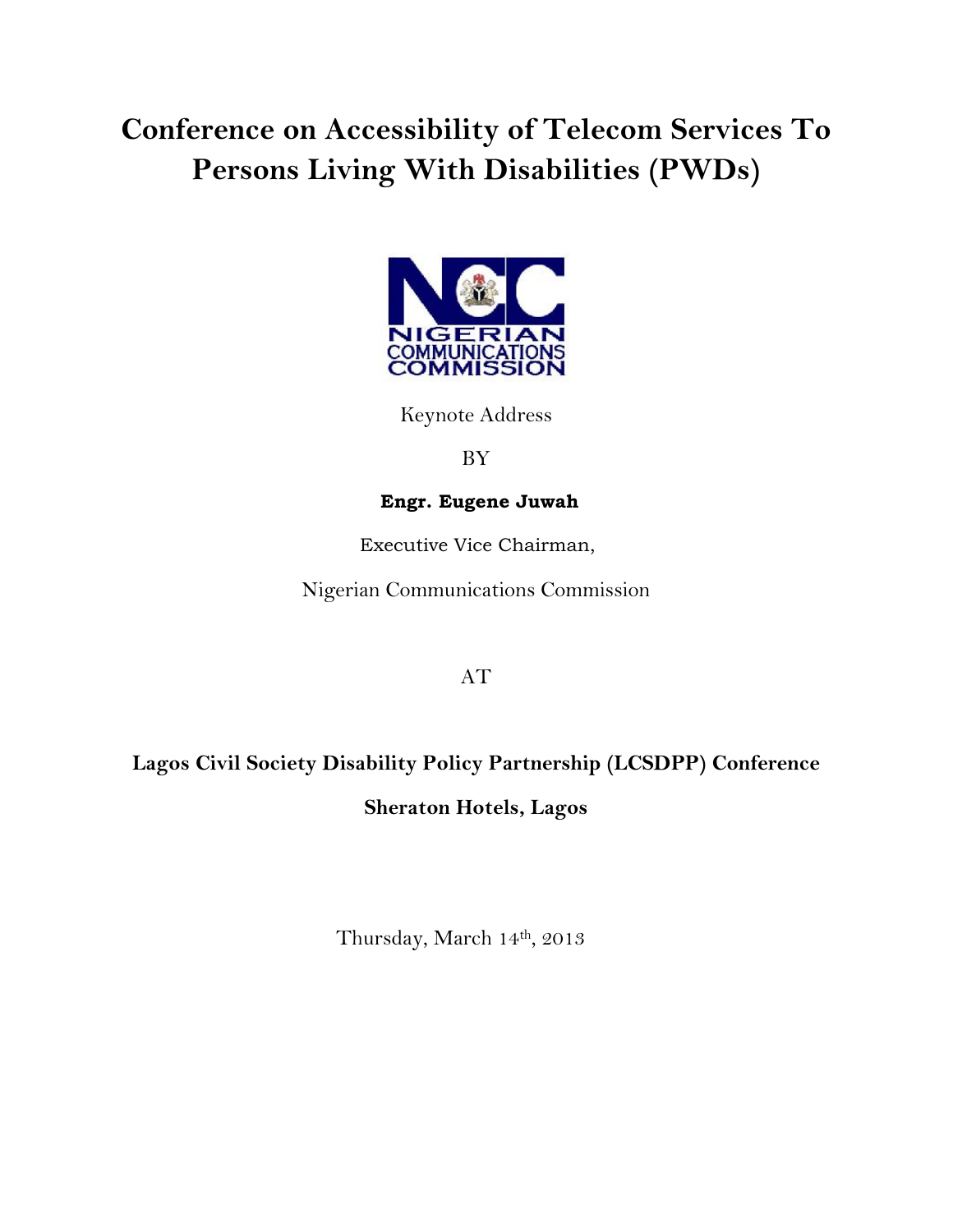#### Protocols

It is my pleasure to welcome you all to this important gathering to discuss a very important subject "the Accessibility of Telecom Services to Persons Living with Disabilities (PWDs). This Conference will afford the Commission the opportunity to evolve policies and regulatory guidelines that will address the concerns of these people with respect to ICTs accessibility.

#### **INTRODUCTION**

In the modern world, ICT is a vital element in the infrastructure of nations and economies, no modern economy can be sustained today without an adequate and pervasive ICT infrastructure. The impact of ICT in development covers various aspects of a nation's socio-economic life.

In the new world order that is driven by knowledge and exchange of information and ideas, surviving in today's information age therefore depends on access to national and global information technology networks.

 In order to join the information rich countries of the world, the Government of Nigeria pursued a continuous, progressive and aggressive market liberalization policy that has made Nigeria perhaps the most liberalized telecoms market in Africa.

Since 2001, the telecommunications industry had experienced exponential growth, as well as rapid progress in policy and technological development, resulting in an increasingly competitive industry which has reduced and continues to shrink the nation's digital divide. Today, we are not talking of Universal Access as we did more than 10years ago, but we are focusing and striving to achieve Universal Service.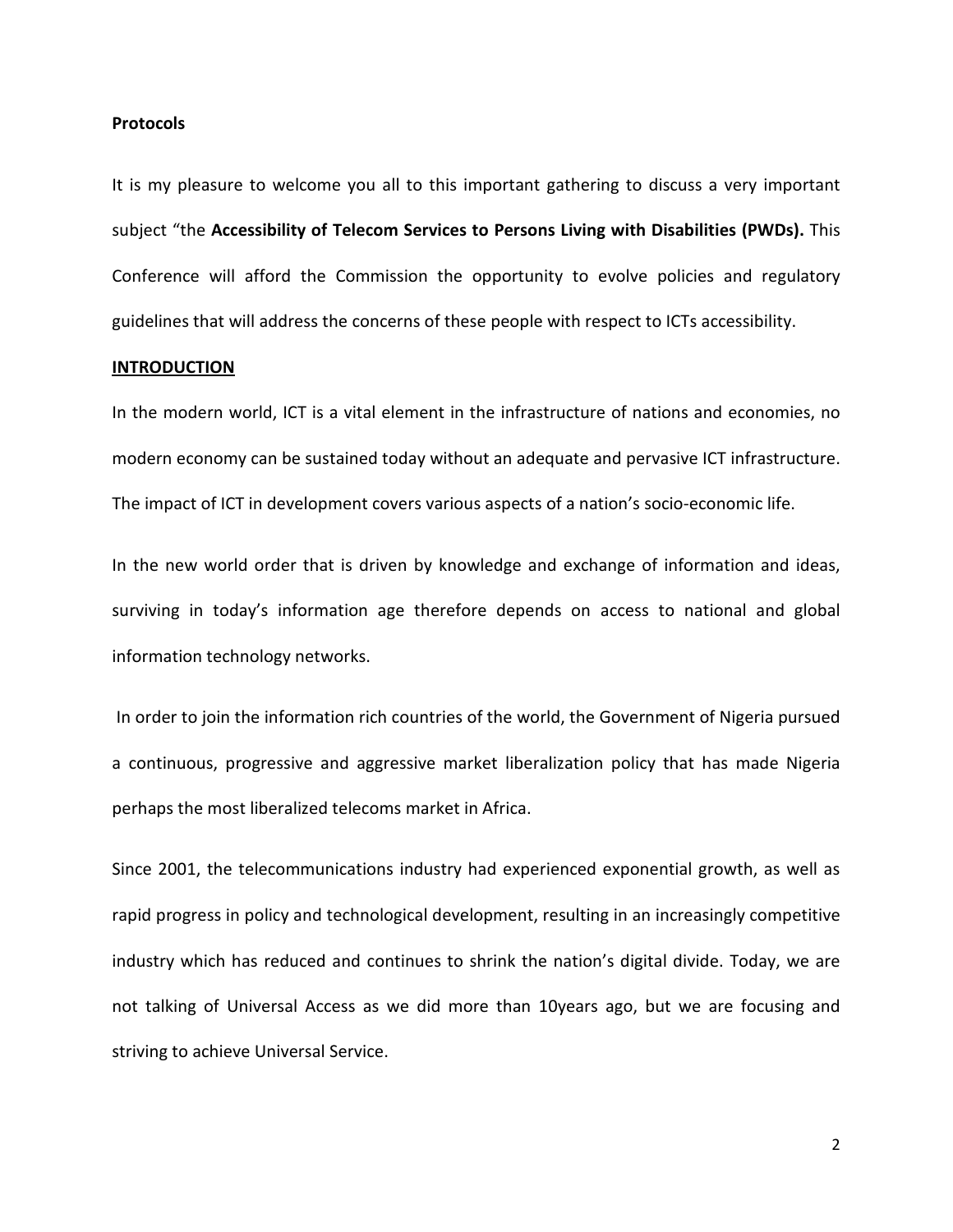#### ICT AND THE CHALLENGED GROUP

These Special Groups of Persons constitute 25% of the total Nigerian populace and therefore need special attention by the industry.

ICTs and Accessibility for Persons living with Disabilities ' concerns the design and supply of Information and Communication Technology (ICT) products and services with particular regard to ensuring that they can be used by people with disabilities and others (e.g. aged people) for whom the technical features of ICTs can pose barriers to their usage. The full spectrum of ICTs needs to be e-Accessible if everyone is to have equal opportunities for participation in everyday social and economic life in the Information Society. This includes ICT products (such as mobile phones, computers and the wide range of other ICT devices now part of everyday life), ICTbased network services (such as telephony and TV), the many web-based and phone-based services that are in everyday use today (such as online government and shopping, call centres and so on) and other ICT-based modes of service delivery (such as self-service terminals like ATMs and ticket machines).

#### CONFERENCE OBJECTIVES

The key objective of today's conference is to discuss the facilitation of participation of the Telecommunication Industry in the Lagos State Special People's Law to improve the accessibility of Persons living with Disabilities.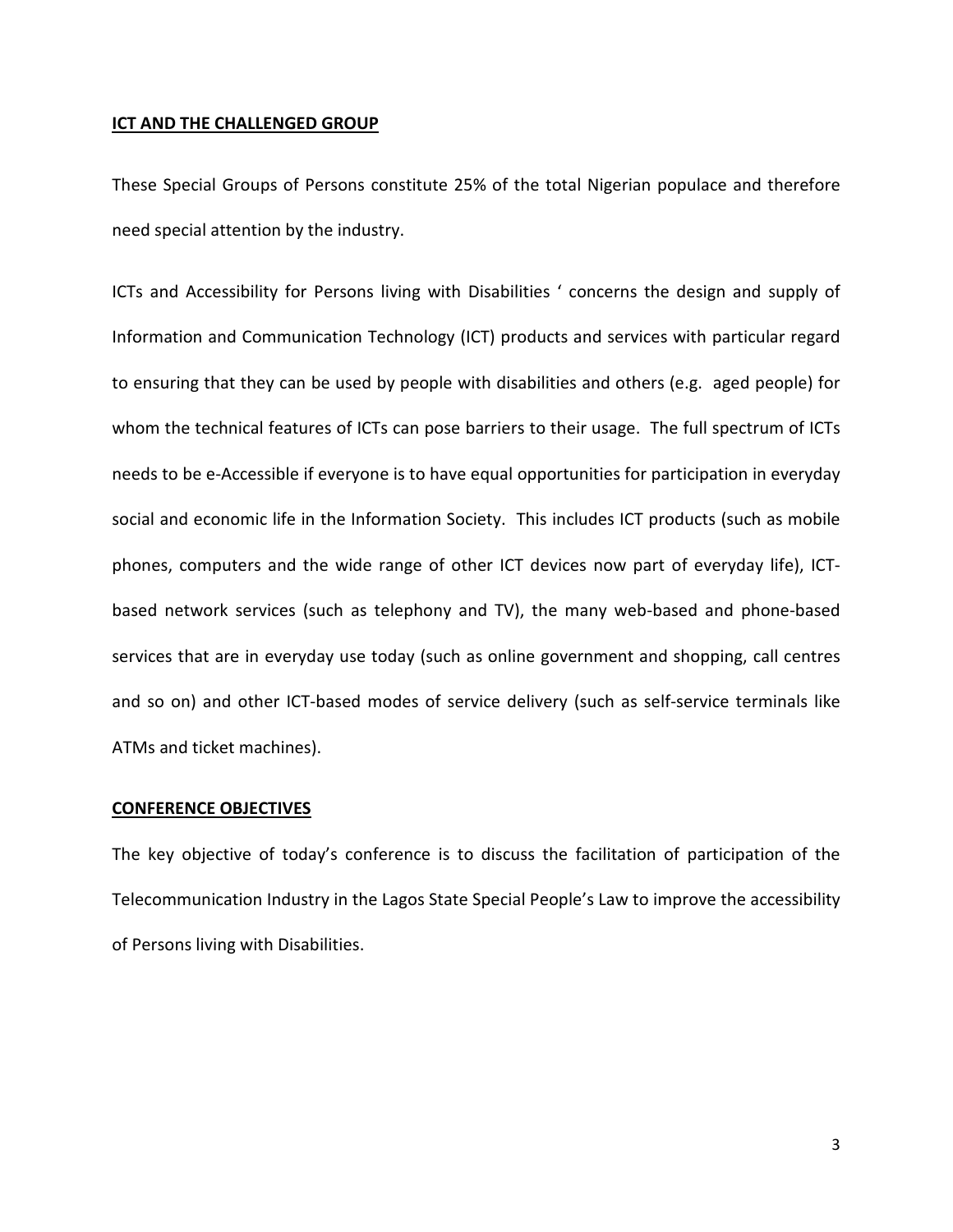#### GLOBAL TREND ON ICT ACCESSIBILITY

#### Historical perspective toward the Disability Convention

The commitment of the international community to promote the rights of persons with disabilities is deeply rooted in the goals of the United Nations. It is the realization of the Charter's vision of a just and peaceful world and better standards of life in larger freedoms.

This decision to elaborate a convention did not take place "overnight." During the 1970s a substantial evolution changed the thinking about disability issues, moving from a "medical" to a human-rights-based model. This evolution manifested itself in a number of UN initiatives that embraced the growing international concept of human rights for persons with disabilities and equalization of opportunities for them. In the 1980s further progress was made by the United Nations. Through adoption of the World Program of Action concerning Disabled Persons (in 1982), the international community redefined disability as part of the international development and human rights agenda. To advance international efforts after this important momentum, the Standard Rules on the Equalization of Opportunities for Persons with Disabilities (1993) was adopted as a major outcome of the United Nations Decade of Disabled Persons (1982-1993). The international policy framework for disability-rights has been further advanced by a series of United Nations development conferences and their respective five year reviews, the Millennium Development Goals, and other relevant international commitments and efforts for their implementation.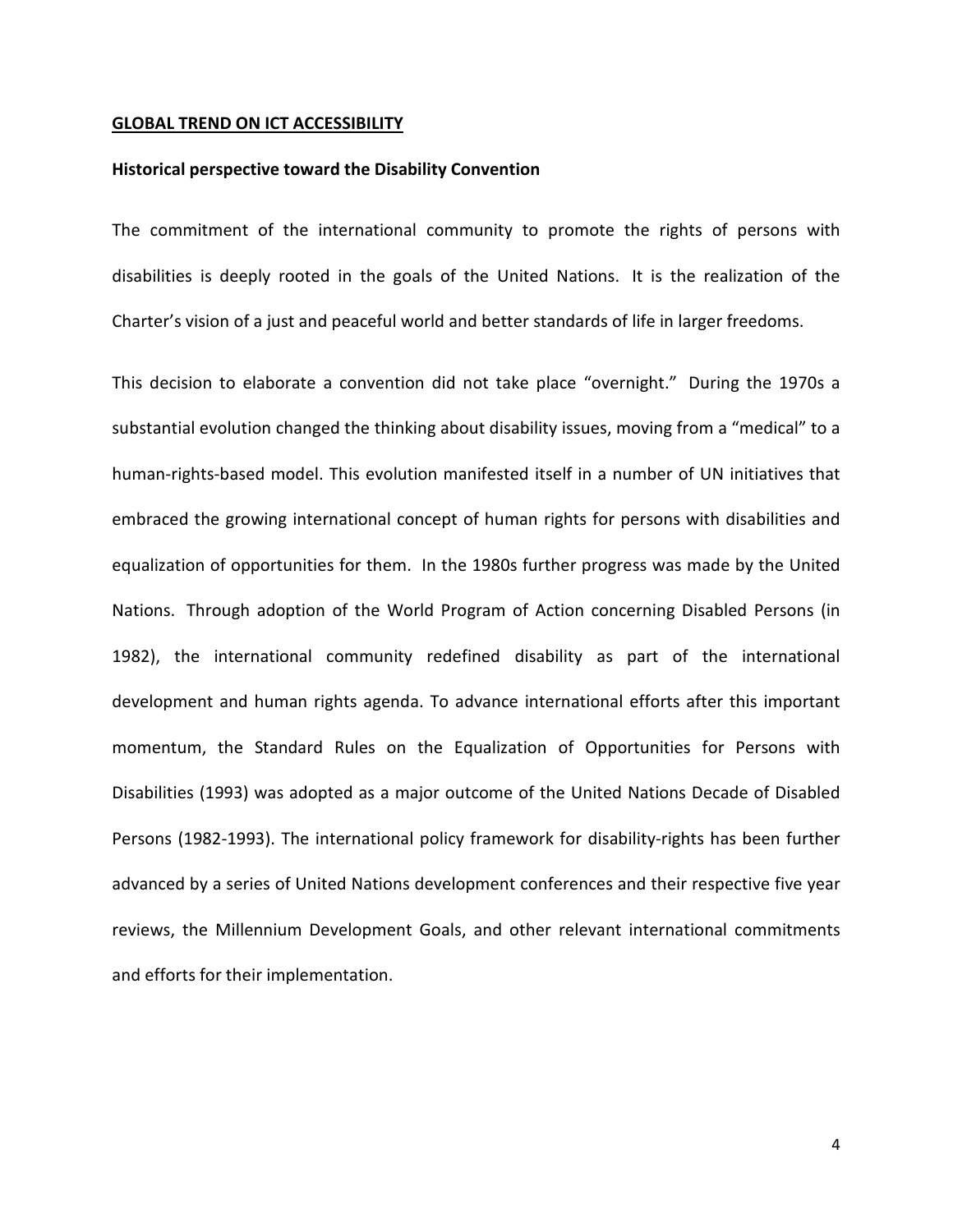Within this framework, the United Nations General Assembly Ad Hoc Committee on a Comprehensive and Integral International Convention on Protection and Promotion of the Rights and Dignity of Persons with Disabilities was created in 2001.

#### UNITED NATIONS CONVENTION ON DISABILITY

A new chapter of history was written by those who have been struggling in pursuit of universal human rights for persons with disabilities. With resolution 61/106 of 13 December 2006, the United Nations General Assembly adopted the International Convention on the Rights of Persons with Disabilities, a milestone in the history of the UN, being the first comprehensive human rights.

The Convention – throughout its 50 articles and the Optional Protocol -reaffirms that every person with disabilities should enjoy all human rights and fundamental freedoms, and it codifies a comprehensive set of rights, ranging from the civil and political to the economic, social and cultural spheres.

The focus then will shift to States Parties and their national institutions to fulfill their obligations proscribed in the Convention.

It has been said that the Convention will positively affect the lives of more than 650 million people with disabilities, but it will have a profound effect on many more, such as families and friends who should also be mentioned. Consequently, we are talking about billions that will and should be touched by a Convention that will encompass not only the rights of persons with disabilities but the society of the world.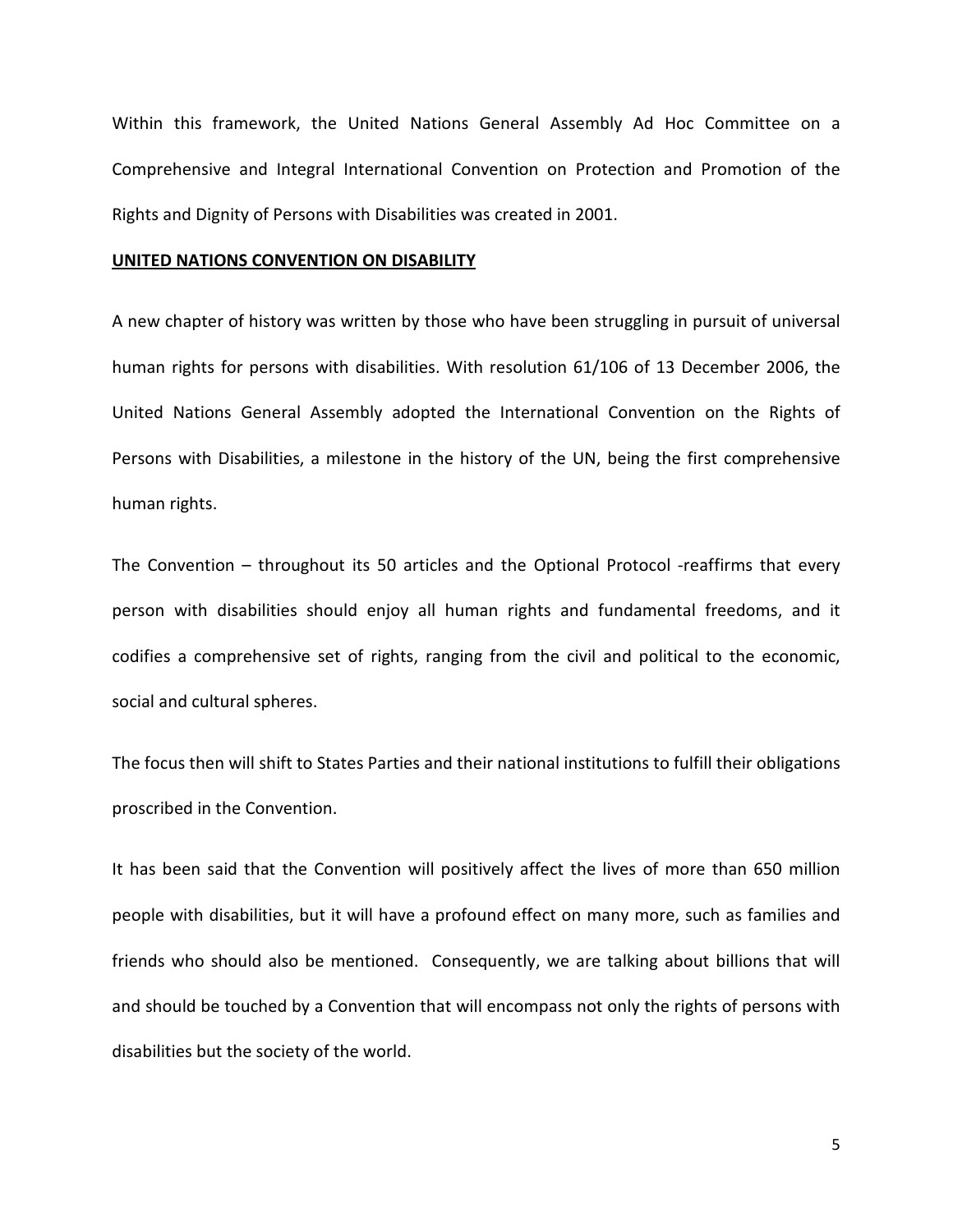#### THE NIGERIAN NATION AND THE PHYSICALLY CHALLENGED

Chapter II SECTION 16 (2) of 1999 Constitution of Federal Republic of Nigeria provides that "The state shall direct its policy towards ensuring: (d) "welfare of the disabled are provided for all citizens".

Furthermore, the Nigerian Communications Act, 2003 provides for persons with special needs in Section 1 (h) "ensure that the needs of the disabled and elderly persons are taken into consideration in the provision of communications services"

Also section 15(2) of the Consumer Code of Practice Regulation (CCPR) 2007, states that "Licensees shall comply with any specific obligations that the Commission may impose on operators in respect of special services of service arrangements for subscribers with disabilities.

Again, Code 40 of CCPR, 2007 provides thus: " Licensees are encouraged to make adequate provision to ensure that people with physical disabilities or other special needs are able to access their complaint handling processes, including ensuring that consumers can be easily represented by their authorized representative in order to make a complaint"

Recently, Senate of the Federal Republic passed a private Bill sponsored by distinguished Senator Bode Olajumoke entitled "The Discrimination Against Persons with Disabilities (Prohibition) Bill 2009" The Bill seeks to make it compulsory for government, individual and public organizations to ensure that in all considerations, whether it is public buildings, or they are providing facilities, that they provide for the disabled in our midst.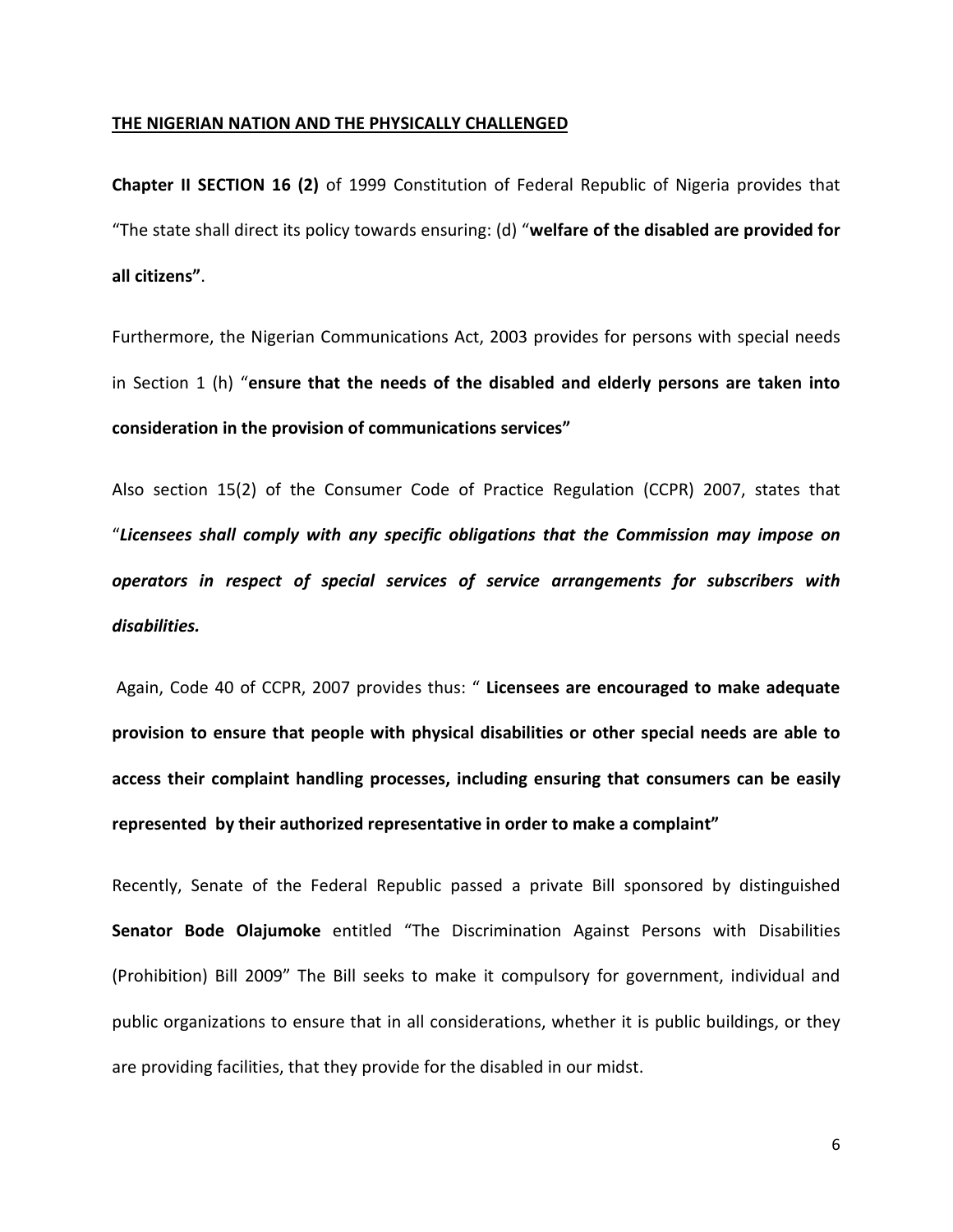#### NCC'S INITIATIVES ON PERSONS LIVING WITH DISABILITIES - CHALLENGED GROUP

In recognition of the requirements of the Act regarding this group of people and also in line with the NCC's Consumer Centric approach to regulation, the Commission has taken a number of initiatives geared toward assisting persons with Special Needs and the Elderly in the areas of telecoms service provisioning. Lately, the Commission held fact finding meetings with the Challenged Group to establish areas of difficulty, expectations from Service Providers and for the Regulator to initiate friendly policy that will address their concerns.

Similarly, an Industry Consultative Meeting on Service Provisioning with respect to the Challenged Group was held in July, 2008 in Lagos. The aim of the meeting was to sensitize both the operating companies and equipment manufacturers on the urgent need to jointly address the challenges confronting Persons with Special Needs in our society.

The Commission's investigations revealed that current practices by the operating companies do not sufficiently address the concerns of this group of people in our society, particularly in the following areas:

- Deactivation of audio/voice prompt facility used to check credit balance
- Difficulty with surfing the websites of service providers
- Lack of disability desk at Consumer Care Centers
- Non supportive access platform to Consumer Care Centers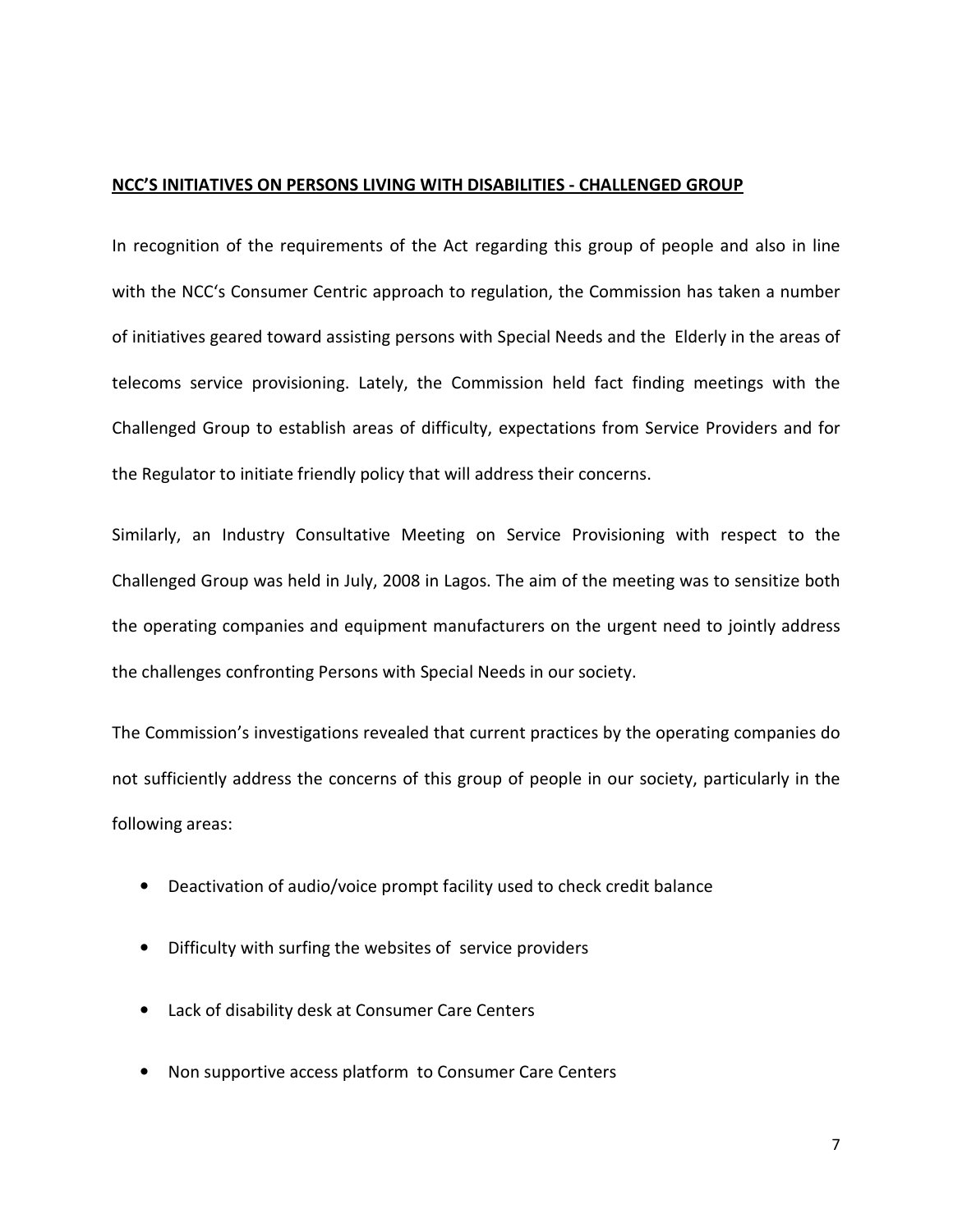• Incorporation of teletype systems into service provision by Telecom Operators

As a follow up to that meeting the Commission, in its effort to ensure connectivity to all Nigerians and particularly persons with Special Needs organized a National Summit with international quintessence tagged "ICTs and Accessibility for Persons with Special Needs and the Elderly" on the  $4<sup>th</sup>$  of November, 2009 at the Shehu Musa Yar'adua centre, Abuja.

The National Summit was aimed at bringing stakeholders together to ensure an all inclusive service delivery strategy to all Nigerians, with the aim of developing **policy guidelines** and regulations which would guide industry players.

Consequently, a high degree of confidence has been built into Persons with Special Needs and the Elderly in the Country.

Distinguished Ladies and Gentlemen,

It should be noted that an assistive technology is useful to a wide range of people with and without difficulties and impairments.

At the end of this conference, we will be concerned with what roles the Government, Regulator, Operating companies and the Equipment manufacturers play in the new dispensation?

#### **CONCLUSION**

To holistically bridge the existing digital divides, we should embark on a number of initiatives that will transform our society from "Social Exclusion" to an all Inclusive Society that will